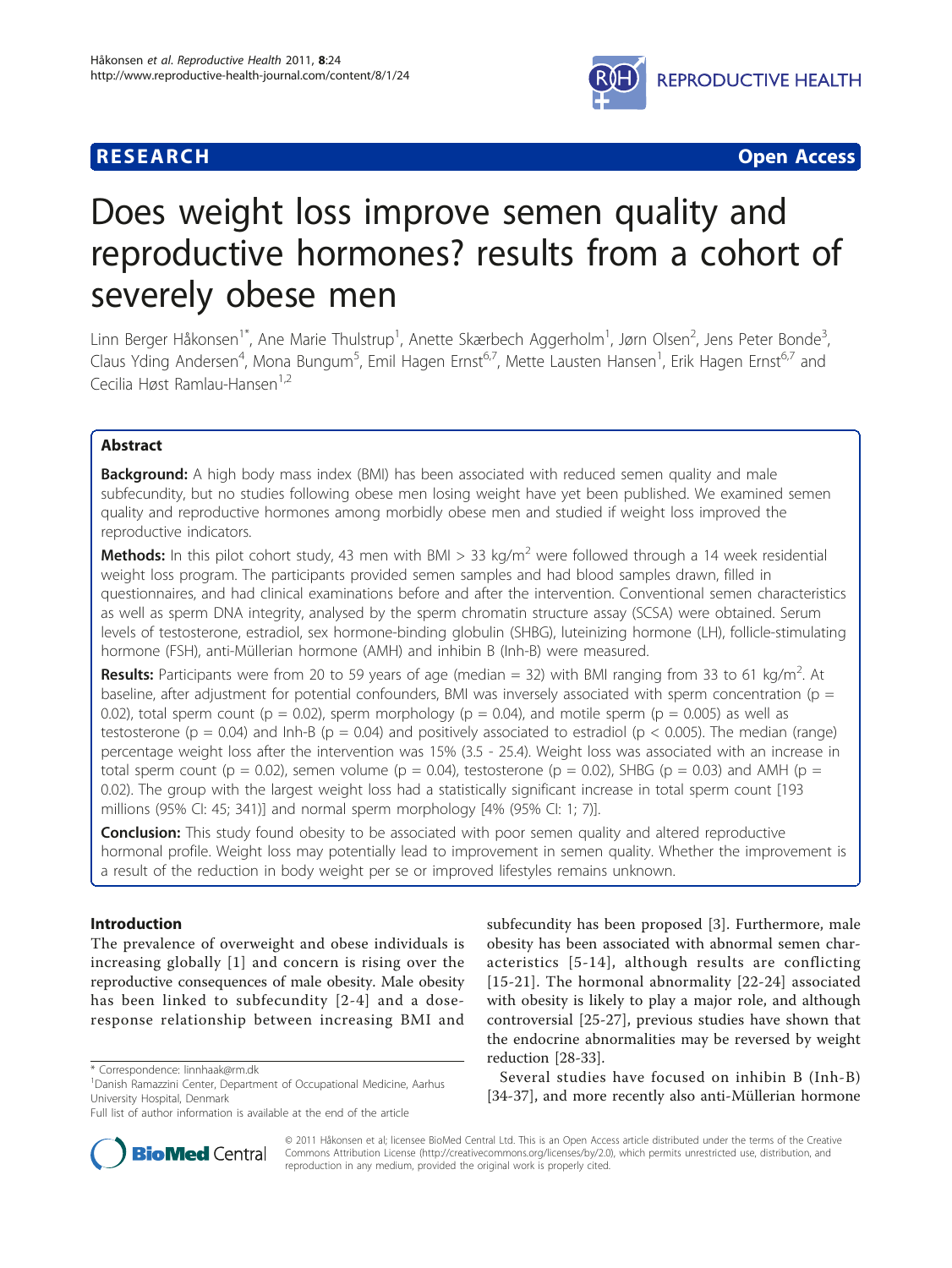(AMH), both produced almost exclusively by the Sertoli cells, as markers of spermatogenesis [[38](#page-7-0)-[40\]](#page-7-0). Studies have shown Inh-B to be positively associated with fecundability [[41\]](#page-7-0), and obesity has been shown to be associated with a decreased level of Inh-B [[5,](#page-6-0)[16](#page-7-0)]. However, results are conflicting [[42,43](#page-7-0)], and studies on the association between obesity and AMH are lacking.

It is unclear to what extent obesity affects a man's reproductive potential. The existing studies on this subject are all cross-sectional, a limited design for deriving causal inferences. There may be a causal link between male obesity and poor semen quality, however, they may also share a common aetiological factor. Longitudinal studies investigating how weight loss affects semen quality are needed to disentangle these two hypotheses, but no such studies have yet been published. In this paper, we present results from a pilot cohort study with prospectively collected data, investigating how obesity and weight loss affect reproductive hormones including AMH and Inh-B, conventional semen characteristics as well as sperm DNA integrity.

## Methods

## Study population and data collection

Data collection took place from April 2006 to April 2009. Men who participated in a residential weight loss program in Ebeltoft, Denmark were recruited to this pilot cohort study. During the data collection period, men over the age of 18, independent of their weight, were invited to participate and a total of 107 men were invited. Forty-four men (41%) accepted the invitation. Out of the 44 participants, 27 men (61%) took part in the follow-up at the end of the weight loss program. We excluded one man diagnosed with Klinefelter's syndrome, and in the analyses of semen characteristics, two men with azoospermia were excluded because azoospermia probably is not caused by obesity alone.

The weight loss program, based on a healthy diet and daily exercise, lasted approximately 14 weeks. Before and after the weight loss program, the participants had blood samples drawn, provided semen samples and had clinical examinations. The clinical examination was performed on site by one investigator and included heightand weight measurements. Blood samples were drawn by a trained technician between 6:45 a.m. and 8:20 a.m. at baseline and between 7:00 a.m. and 10:30 a.m. after the intervention. The blood samples were transported to the hospital laboratory on dry ice, centrifuged and stored at -80°C until analysed. The participants were asked to provide the semen sample by masturbating into a plastic container after at least 48 hours of sexual abstinence. They were instructed to keep the container close to the body, during transportation to the mobile laboratory on the weight loss centre to avoid cooling, and one trained medical laboratory technician performed all initial semen analyses within one hour after collection. Furthermore, before and after the weight loss program, the participants completed questionnaires on their reproductive experience, medical (e.g. history of diseases in the reproductive organs) and lifestyle factors (e.g. smoking status and alcohol consumption) as well as time and date of the preceding ejaculation, and spillage (if any) during semen sample collection. Finally, testis volume was measured by ultrasound of the testes at baseline by a trained person under the supervision of a medical doctor.

The men received no incentives, and participation was conditional on written informed consent. The regional ethics committee approved the study (reg. number 20060039).

## Analyses of serum samples

Serum samples for testosterone, estradiol, follicle-stimulating hormone (FSH) and luteinizing hormone (LH) were analysed at the Department of Clinical Biochemistry, Aarhus University Hospital, Denmark by Avida Centaur (Bayer Healthcare, Leverkusen, Germany). The sex hormone-binding globulin (SHBG) concentrations were determined using IMMULITE (DPC, Koege, Denmark). Serum concentrations of AMH were measured at the Laboratory of Reproductive Biology, University Hospital of Copenhagen, University of Copenhagen, Denmark using specific ELISA kits according to the manufacturer's instructions (DSL-10-14400; Diagnostic System Laboratories Inc., Webster, TX, USA). Detection limit was 0.05 ng/ml and inter- and intra-assay variations were < 10%. Serum concentrations of Inh-B were measured at the Laboratory of Reproductive Biology, University Hospital of Copenhagen, Denmark using a specific ELISA-kit according manufactures instructions (The Oxford Bio-innovation kit; Biotech-IgG, Copenhagen, Denmark).

## Analyses of semen samples

Semen volume was estimated by weight  $(1 \text{ g} = 1 \text{ mL})$ . Sperm concentration and sperm motility were assessed as described in 'WHO Laboratory Manual for the Examination of Human Semen-Cervical Mucus Interaction' (World Health Organization, 1999). Analysis of 96% of the samples was initiated within one hour after ejaculation, and within this time it has been shown that the sperm motility is stable [[44\]](#page-7-0). Sperm morphology was assessed using the Tygerberg strict criteria [[45](#page-7-0)]. The laboratory took part in the European Society for Human Reproduction and Embryology external quality control (EQC) program and control tests were in accordance with results obtained by expert examiners within the EQC program.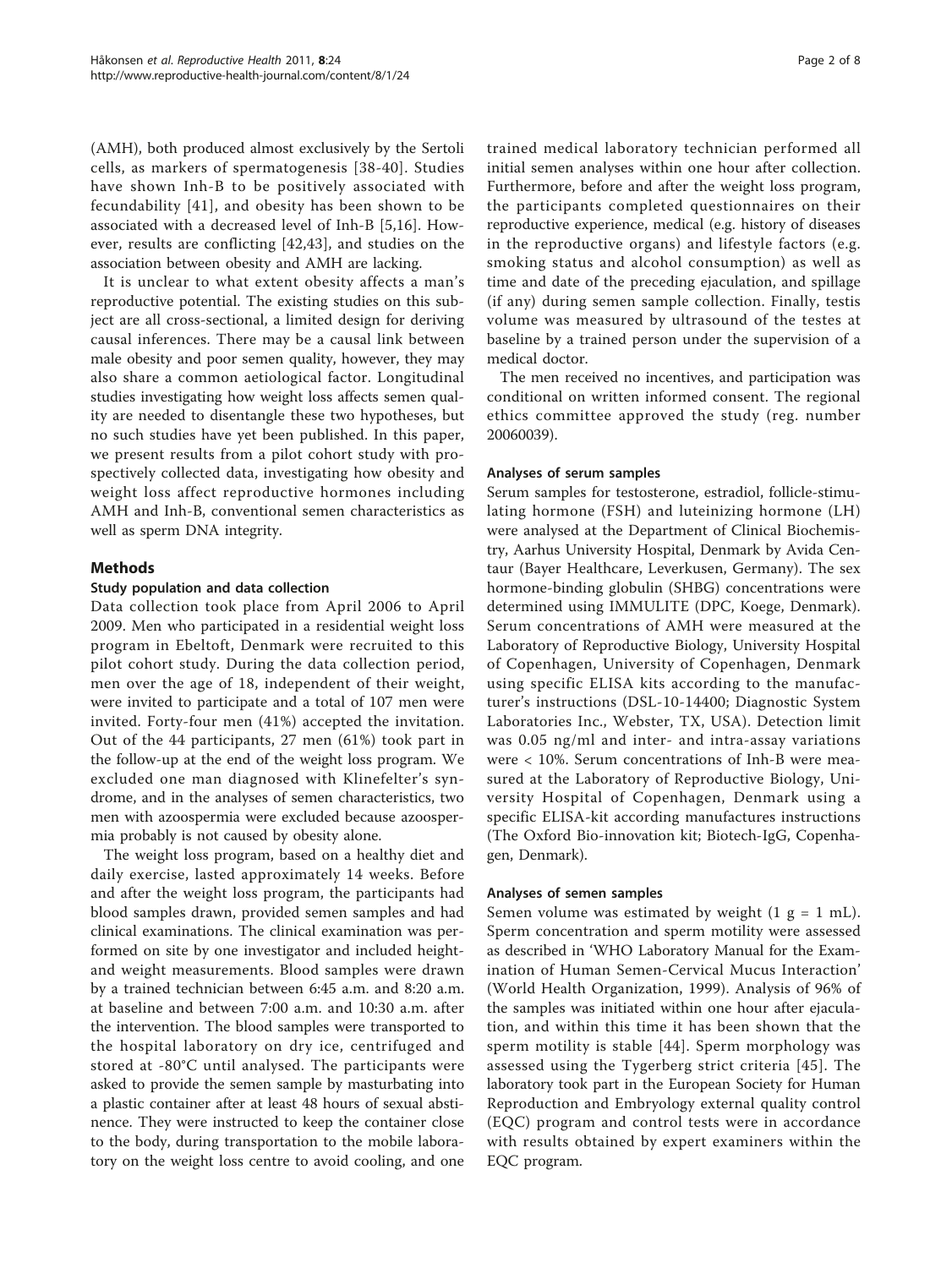## Sperm chromatin structure assay (SCSA)

After semen analysis, 100 μL of the raw semen sample was frozen at -80°C for later analysis of sperm DNA integrity. Sperm DNA integrity was analysed by the flow cytometric-based sperm chromatin structure assay (SCSA) at the Reproductive Medicine Centre, Skanes University Hospital, Malmö, Sweden. The details of this analysis have previously been described in detail [\[46,47](#page-7-0)]. In brief, the SCSA is based on the fact that damaged chromatin denatures when exposed to an acid-detergent, whereas normal double-stranded chromatin remains stable. After blue-light excitation, the SCSA measures the denaturation of sperm DNA with the dye acridine orange, which differentially stains double- and singlestranded nucleic acids. Five thousand cells were analysed by FACSort (Becton Dickinson, San Jose, CA, USA). Analysis of the flow cytometric data was carried out using dedicated software (SCSASoft; SCSA Diagnostics, Brookings, SD, USA.). The percentage of abnormal sperm with detectable DFI (%DFI) was calculated from the DFI frequency histogram. For the flow cytometer set-up and calibration, a reference sample was used from a normal donor ejaculate sample retrieved from the laboratory repository. The intra-laboratory coefficient of variation for DFI analysis was found to be 4.5%. One investigator blinded to the exposure and other covariates performed the analyses.

## Statistical analyses

In the cross-sectional study, three groups were formed according to BMI at baseline (1: 33.3 to 41.6 kg/m<sup>2</sup>, 2: 41.7 to 46.08 kg/m<sup>2</sup> and 3: 46.1 to 60.9 kg/m<sup>2</sup>). In the longitudinal study, we calculated the percentage weight loss and formed three groups according to percentage weight loss (I: 3.5 to 12.1%, II: 12.2 to 17.1% and III: 17.2 to 25.4%).

Outcome variables included reproductive hormones (testosterone, estradiol, FSH, LH SHBG, AMH and Inh-B as well as the calculated the calculated free androgen index (FAI), the free testosterone⁄free estradiol ratio and LH/free testosterone ratio), conventional semen characteristics (semen volume, sperm concentration, total sperm count, sperm motility and sperm morphology) and DFI. In the longitudinal study, the outcome variables included the differences in the parameters mentioned above.

For each of the outcome variables, crude median,  $25<sup>th</sup>$ , and 75<sup>th</sup> percentiles were calculated. We performed multiple linear regression analyses with BMI and percentage weight loss as the main determinants. Low BMI/percentage weight loss was considered the reference category. When we tested for trend, BMI and percentage weight loss was entered as a continuous explanatory variable.

In the cross-sectional study, data on the semen characteristics, as well as LH, FSH, AMH, Inh-B, the free testosterone/free estradiol ratio, LH/free testosterone ratio and testis volume were transformed logarithmically to obtain an approximate linear distribution of residuals, whereas no transformations were used on data in the longitudinal study. In the longitudinal study, differences in semen characteristics and reproductive hormones from baseline to follow-up were calculated by subtracting the second sample value from the first sample value, thus a positive difference corresponds to a rise in the characteristics from baseline to follow-up.

A priory, we decided which covariates that potentially should be included in the models, and due to the sample size, we based the selection on a 5% change-in-estimate principle [[48](#page-7-0)]. In the cross-sectional study, the following potential confounders were considered for the regression analyses (see table [1](#page-3-0)): smoking (yes or no), history of diseases in reproductive organs (cryptorchidism, testicular cancer, surgery in urogenital organs, orchitis and chlamydia infection combined into one variable, present, not present or unknown), season of blood- or semen sampling (April to September or October to March) and age at blood- or semen sampling (continuous). For the analyses on semen characteristics, we also considered the period of abstinence time (< 48 hours,  $2 - 5$  days or  $> 5$  days), spillage at semen sampling (yes or no) and for analysis of motility also minutes from ejaculation to analysis (continuous). Furthermore, for the regression analyses of reproductive hormones we also considered recent fever.

In the longitudinal study, the following potential confounders were considered (see table [2](#page-5-0)): differences in smoking status (no difference, smoker at the first sample, but not at the second sample or smoker at the second sample, but not at the first sample) and difference in season (no difference in season, September - April at the first sample and March - October at the second sample or March - October at the first sample and September - April at the second sample). In the semen analyses, the differences in spillage (no difference, spillage at the first sample and not at the second sample or spillage at the second sample and not at the first sample) and the differences in abstinence time (days) were additionally considered, and for analysis of motility, the differences in minutes from sampling to analysis. In the statistical analyses on semen volume and total sperm count, the men reporting spillage were excluded from the analyses.

We performed sub-analyses to check consistency of our results, using differences in BMI as the explanatory variable instead of weight loss in percent. Finally, due to the low number of participants in the analyses of semen volume and total sperm count after exclusion of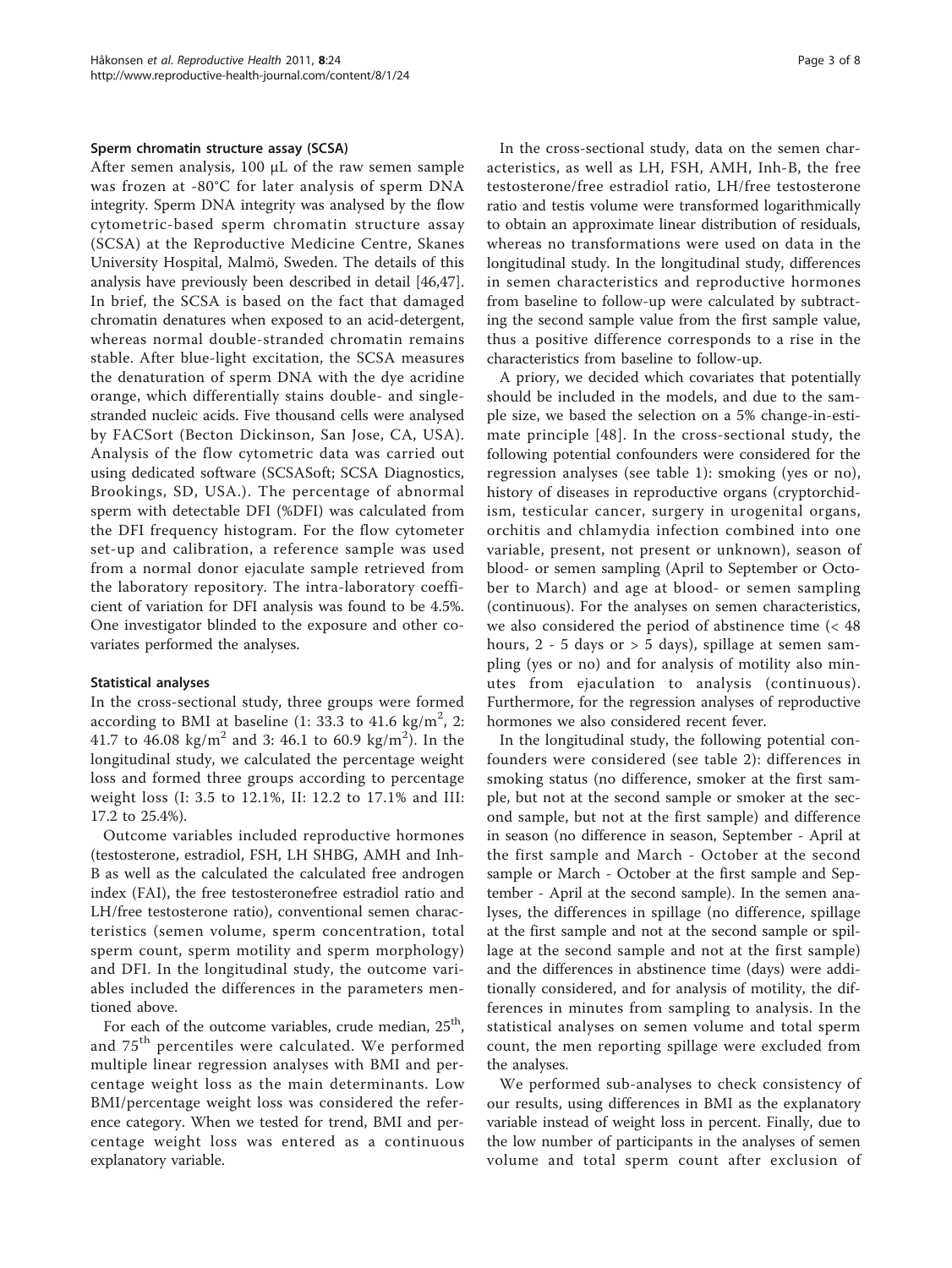## <span id="page-3-0"></span>Table 1 Semen characteristics and reproductive hormone levels at baseline according to body mass index (BMI)

| Parameter                                                          | Body mass index (BMI), kg/m <sup>2</sup> | Test for trend*                  |                                 |         |
|--------------------------------------------------------------------|------------------------------------------|----------------------------------|---------------------------------|---------|
|                                                                    | $33.3 - 41.6$<br>$(n = 14)^{#}$          | $41.7 - 46.08$<br>$(n = 14)^{#}$ | $46.1 - 60.9$<br>$(n = 15)^{#}$ | P-value |
| Sperm concentration (millions/ml)                                  |                                          |                                  |                                 |         |
| Median (p25, 75)                                                   | 54 (25, 102)                             | 24 (4, 55)                       | 19 (8, 33)                      | 0.03    |
| Adjusted back-transformed median (95% CI) <sup>a, b, d</sup>       | 18(3, 111)                               | 4(1, 28)                         | 5(1, 39)                        | 0.02    |
| Semen volume (ml)                                                  |                                          |                                  |                                 |         |
| Median (p25, 75)                                                   | $2.9$ $(2.2, 4.0)$                       | $3.5$ $(2.2, 5.8)$               | $3.3$ $(2.4, 4.0)$              | 0.92    |
| Adjusted back-transformed median (95% CI) <sup>a, b, c, d, e</sup> | 1.7(0.8, 3.5)                            | $2.6$ $(1.3, 5.4)$               | 1.7(0.7, 4.1)                   | 0.74    |
| Total sperm count (millions)                                       |                                          |                                  |                                 |         |
| Median (p25, 75)                                                   | 209 (62, 230)                            | 93 (11, 204)                     | 46 (22, 76)                     | 0.03    |
| Adjusted back-transformed median (95% CI) <sup>a, e</sup>          | 70 (32, 156)                             | 31 (11, 90)                      | 23 (9, 56)                      | 0.02    |
| Normal sperm morphology (%)                                        |                                          |                                  |                                 |         |
| Median (p25, 75)                                                   | 9(6, 11)                                 | 5(2, 13)                         | 5(1, 9)                         | 0.28    |
| Adjusted back-transformed median (95% CI) <sup>a, c, d, e</sup>    | 10(0, 244)                               | 7(0, 103)                        | 2(0, 61)                        | 0.04    |
| Motile sperm (%)                                                   |                                          |                                  |                                 |         |
| Median (p25, 75)                                                   | 73 (64, 77)                              | 57 (43, 71)                      | 55 (40, 67)                     | 0.06    |
| Adjusted back-transformed median (95% CI)h                         | 59 (21, 163)                             | 46 (16, 132)                     | 19(7, 51)                       | 0.005   |
| DNA fragmentation index, DFI (%)                                   |                                          |                                  |                                 |         |
| Median (p25, 75)                                                   | 10(7, 18)                                | 16 (12, 32)                      | 18 (12, 23)                     | 0.23    |
| Adjusted back-transformed median (95% CI) <sup>a, b, d, e, f</sup> | 9(4, 19)                                 | 12(6, 25)                        | 10(4, 24)                       | 0.70    |
| Testosterone (nmol/L)                                              |                                          |                                  |                                 |         |
| Median (p25, 75)                                                   | 9.2 (7.8, 11.4)                          | 8.0 (6.4, 11.0)                  | $7.0$ (6.0, 8.0)                | 0.005   |
| Adjusted mean (95% CI) <sup>b, d, e, g</sup>                       | 8.7(5.3, 12.2)                           | $9.1$ (6.0, 12.2)                | $6.3$ (2.6, 10.1)               | 0.04    |
| Estradiol (nmol/L)                                                 |                                          |                                  |                                 |         |
| Median (p25, 75)                                                   | $0.10$ $(0.09, 0.15)$                    | 0.15(0.14, 0.17)                 | $0.19$ $(0.16, 0.23)$           | < 0.005 |
| Adjusted mean (95% CI)b, d, e, g                                   | $0.11$ $(0.07, 0.16)$                    | $0.13$ (0.09, 0.17)              | $0.18$ $(0.13, 0.23)$           | < 0.005 |
| SHBG (nmol/L)                                                      |                                          |                                  |                                 |         |
| Median (p25, 75)                                                   | 18.0 (12.4, 22.7)                        | 17.4 (14.7, 25.0)                | 22.8 (15.2, 27.5)               | 0.62    |
| Adjusted mean (95% CI) <sup>b, d, e, g</sup>                       | 20.5 (13.0, 27.9)                        | 21.5 (14.9, 28.1)                | 24.2 (16.1, 32.3)               | 0.07    |
| FSH (IU/L)                                                         |                                          |                                  |                                 |         |
| Median (p25, 75)                                                   | $2.8$ $(2.6, 3.7)$                       | $4.5$ $(2.2, 5.9)$               | $3.2$ (2.2, 3.4)                | 0.36    |
| Adjusted back-transformed median (95% CI)b, d, e, g                | 2.8(1.7, 4.6)                            | 3.9(2.5, 6.2)                    | 2.2(1.3, 3.9)                   | 0.30    |
| $LH$ (IU/L)                                                        |                                          |                                  |                                 |         |
| Median (p25, 75)                                                   | $3.6$ $(2.9, 4.6)$                       | $4.9$ $(3.7, 6.8)$               | $3.9$ (2.8, 5.2)                | 0.86    |
| Adjusted back-transformed median (95% CI)b, d, e, g                | $3.1$ $(2.0, 4.8)$                       | $4.7$ $(3.1, 7.0)$               | $2.9$ (1.8, 4.8)                | 0.60    |
| Inhibin B (pg/ml)                                                  |                                          |                                  |                                 |         |
| Median (p25, 75)                                                   | 160 (141, 220)                           | 123 (117, 170)                   | 120 (86, 171)                   | 0.004   |
| Adjusted back-transformed median (95% CI) <sup>d, e</sup>          | 156 (94, 257)                            | 128 (84, 195)                    | 110 (64, 188)                   | 0.04    |
| AMH (ng/ml)                                                        |                                          |                                  |                                 |         |
| Median (p25, 75)                                                   | $3.6$ $(3.1, 4.3)$                       | 2.9(1.8, 4.0)                    | $3.3$ $(2.2, 4.9)$              | 0.60    |
| Adjusted back-transformed median (95% CI)b, d, e, g                | 2.8(1.7, 4.7)                            | 2.3(1.5, 3.7)                    | 2.5(1.4, 4.3)                   | 0.68    |
| Free androgen index (FAI)                                          |                                          |                                  |                                 |         |
| Median (p25, 75)                                                   | 59.1 (43.2, 75.8)                        | 45.3 (38.9, 62.8)                | 33.4 (28.7, 44.0)               | 0.008   |
| Adjusted back-transformed median (95% CI) <sup>b, d, e, g</sup>    | 55.0 (36.3, 73.6)                        | 46.3 (29.7, 62.8)                | 28.5 (8.3, 48.7)                | < 0.005 |
| Free testosterone/free estradiol ratio                             |                                          |                                  |                                 |         |
| Median (p25, 75)                                                   | 95.2 (76.8, 108.4)                       | 56.2 (45.8, 82.8)                | 35.6 (32.0, 56.1)               | < 0.005 |
| Adjusted median (95% CI)b, d, g                                    | 69.4 (45.7, 105.2)                       | 59.5 (40.0, 88.3)                | 32.5 (20.8, 51.0)               | < 0.005 |
| LH/free testosterone ratio                                         |                                          |                                  |                                 |         |
| Median (p25, 75)                                                   | $0.07$ $(0.06, 0.09)$                    | $0.10$ $(0.08, 0.11)$            | $0.10$ $(0.08, 0.17)$           | 0.005   |
| Adjusted back-transformed median (95% CI)b, d, e, g                | $0.07$ $(0.04, 0.10)$                    | $0.11$ $(0.07, 0.17)$            | $0.11$ $(0.06, 0.18)$           | 0.009   |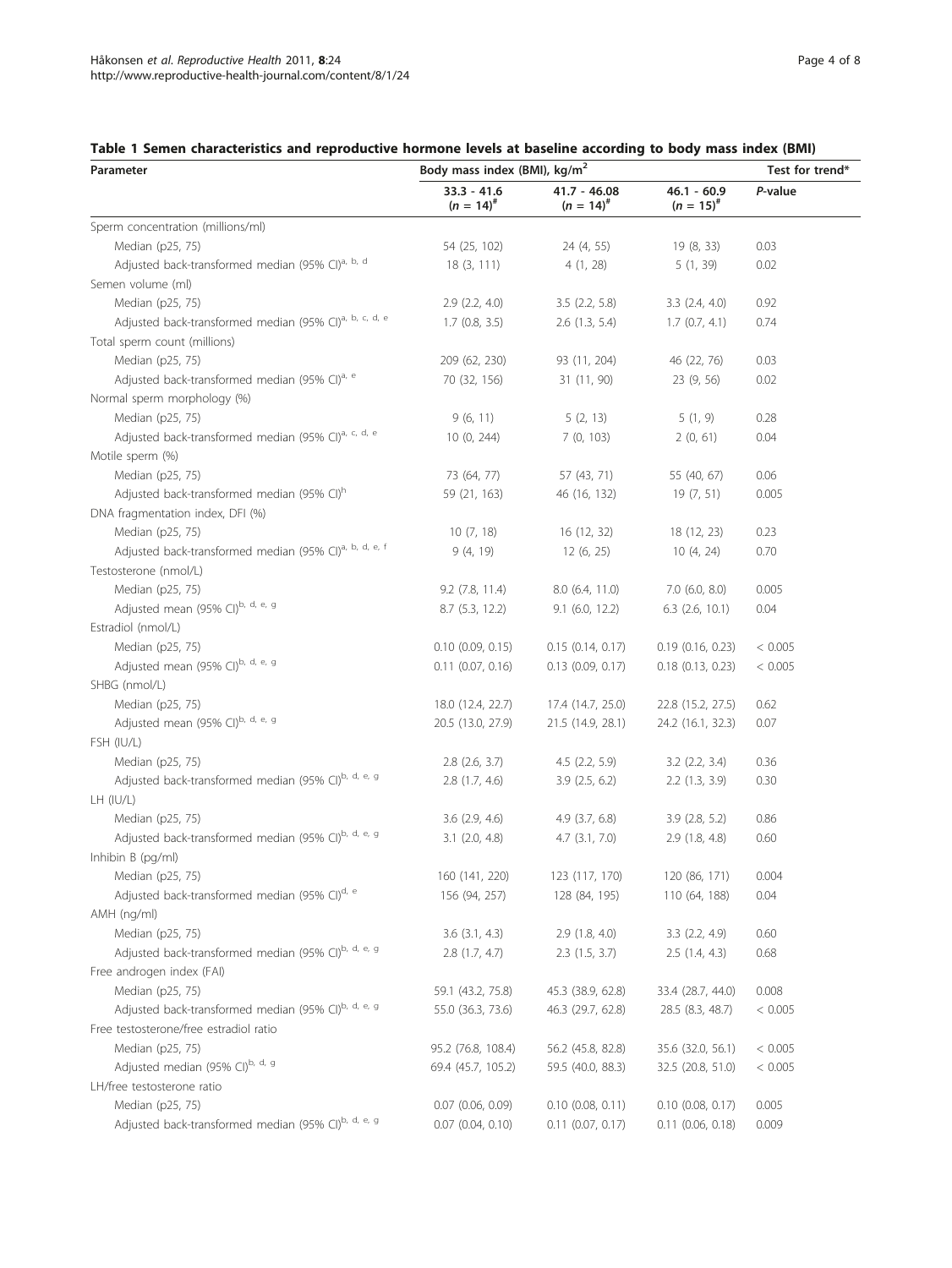|             | Table 1 Semen characteristics and reproductive hormone levels at baseline according to body mass index (BMI) |  |  |  |  |  |
|-------------|--------------------------------------------------------------------------------------------------------------|--|--|--|--|--|
| (Continued) |                                                                                                              |  |  |  |  |  |

| Testis volume (ml)                                           |                   |                    |                      |      |  |
|--------------------------------------------------------------|-------------------|--------------------|----------------------|------|--|
| Median (p25, 75)                                             | 13.5 (11.0, 14.0) | $10.0$ (8.0, 17.5) | 12.0 (10.0, 15.0)    | 0.80 |  |
| Adjusted back-transformed median (95% CI) <sup>a, d, e</sup> | 8.5(4.0, 18.5)    | 8.0(4.0, 16.0)     | $10.0$ $(4.0, 24.0)$ | 0.98 |  |

p, percentile; CI, confidence interval. \*Trends were tested by Spearman's rank correlation test and multiple linear regression analyses with BMI entered as a continuous explanatory variable. #This number of participants (n) relates to the hormone parameters except for AMH. The numbers in the groups for the following variables are: sperm concentration  $n = 13$ ,  $n = 14$ ,  $n = 14$ ; semen volume  $n = 13$ ,  $n = 8$ ,  $n = 9$ ; total sperm count  $n = 13$ ,  $n = 7$ ,  $n = 10$ ; morphology n  $= 12$ , n  $= 14$ , n  $= 14$ ; motility n  $= 13$ , n  $= 14$ , n  $= 14$ ; DFI n  $= 11$ , n  $= 14$ , n  $= 14$ ; testis volume: n  $= 5$ , n  $= 9$ , n  $= 7$ , AMH n  $= 13$ , n  $= 13$ , n  $= 15$ . The medians are adjusted for the following: abstinence time (a), current smoking (b), season (c), diseases in the reproductive organs (d), age (e), spillage at semen sampling (f) fever (g) and minutes from ejaculation to start of semen analysis (h).

participants with spillage, we performed two sub-analyses with all participants included and adjusted for spillage instead. In one model, we adjusted for the covariates by using the difference (e.g. difference in spillage) from baseline to follow up, as described above. Additionally, we fitted a model with total sperm count at follow-up as a function of the weight loss, controlling for total sperm count at baseline as well as the other covariates (spillage, abstinence time and season).

The statistical analyses were performed by using Stata 11 software (Stata Corporation, Cillege Station, TX). A two-tailed  $P$  value of  $< 0.05$  was considered statistically significant.

## Results

The median (range) age was 32 (20-59) years. The median (range) BMI was  $44$  (33 - 61) kg/m<sup>2</sup>. In table [1,](#page-3-0) the semen characteristics and reproductive hormone levels at baseline according to BMI are presented. After adjustment for potential confounders, BMI was inversely associated with sperm concentration, total sperm count, normal sperm morphology, and motile sperm. The group with the highest BMI had a 71% (95% CI: -6; 92) lower sperm concentration and 68% (95% CI: 14; 88) lower total sperm count than the group with the lowest BMI. For semen volume and DFI, no statistically significant trends were observed, however, the median DFI tended to increase with higher levels of BMI. Furthermore, BMI was negatively associated with testosterone and Inh-B and positively associated with estradiol at baseline. The calculated FAI and free testosterone⁄free estradiol ratio were lower at higher levels of BMI. The data indicated a higher level of SHBG with higher levels of BMI, although not statistically significant. There was no difference in testis volume in the groups (Table [1](#page-3-0)).

Following the weight loss program, the median (range) weight loss was 22 (4; 39) kg, corresponding to a median percentage weight loss on 15%, ranging from 3.5% to 25.4%. In table [2,](#page-5-0) the adjusted mean (95% CI) differences in semen characteristics and reproductive hormone levels according to weight loss in percent are presented. After adjustment, the percentage weight loss was positively associated with an increase in total sperm count and semen volume. The group with the largest weight loss had a statistically significant increase in both total sperm count [193 millions (95% CI: 45; 341)] and morphology [4% (95% CI: 1; 7)]. We observed no difference in DFI from baseline to follow-up. When using the differences in BMI instead of percentage weight difference as the explanatory variable, the direction and magnitude of the associations were essentially unchanged. Additionally, the percentage weight loss was associated with an increase in testosterone, SHBG and AMH, and FAI and the free testosterone/free estradiol ratio tended to increase with increasing weight loss in percent.

Finally, the results from the sub-analyses with semen volume and total sperm count with all participants were in the same direction, however, attenuated as expected, and p-values were no longer below 0.05.

## Discussion

The study showed that a high BMI at baseline was associated with low values of total sperm count, sperm concentration, normal sperm morphology, and motile sperm. Weight loss was associated with an increase in total sperm count and semen volume among men who participated in a 14-week weight loss program. Additionally, the weight loss was associated with an increase in testosterone, SHBG and AMH, and FAI improved significantly in the group with the largest weight reduction. Weight loss did not decrease serum estradiol levels.

As far as we know, this is the first cohort study investigating the association between weight loss and semen quality. Thus the results are unchallenged and further research is necessary to disclose the matter further. Our results indicate that there is a causal inverse association between BMI and semen quality, and that it may be possible to improve semen quality by a weight reduction. However, we cannot exclude that changes in lifestyle, diet or exercise caused the observed improvement in semen quality, rather than the reduction in weight per se.

Despite conflicting results [\[15](#page-7-0)-[21\]](#page-7-0), previous studies (all cross-sectional) have mainly shown low sperm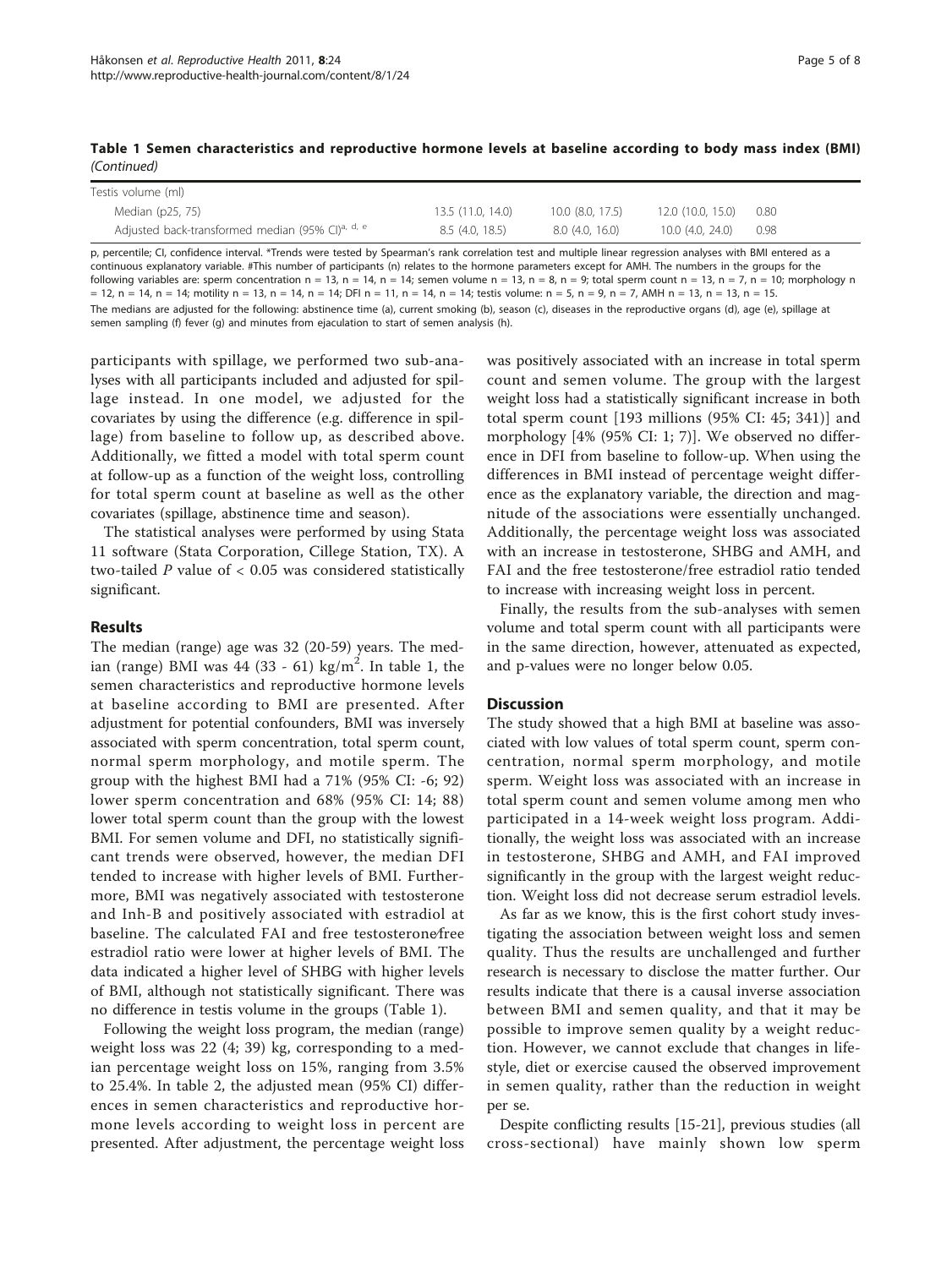<span id="page-5-0"></span>Table 2 Differences in semen characteristics and reproductive hormone levels according to weight loss

| Adjusted mean (95% CI) differences in semen and hormone levels | Weight loss in percent (%)     | Test for trend*                 |                                 |         |
|----------------------------------------------------------------|--------------------------------|---------------------------------|---------------------------------|---------|
|                                                                | $3.5 - 12.1$<br>$(n = 10^{t})$ | $12.2 - 17.1$<br>$(n = 10^{t})$ | $17.2 - 25.4$<br>$(n = 10^{n})$ | P-value |
| Sperm concentration (millions/ml) <sup>a, c, d</sup>           | $-11$ $(-49, 27)$              | $19(-23, 61)$                   | $17(-24, 58)$                   | 0.33    |
| Semen volume (ml) <sup>c</sup>                                 | $-1.0$ $(-2.3, 0.3)$           | $1.5$ (-0.4, 3.5)               | $1.3$ (-0.9, 3.4)               | 0.04    |
| Total sperm count (millions) <sup>a, c</sup>                   | $-41$ $(-147, 65)$             | 232 (77, 387)                   | 193 (45, 341)                   | 0.02    |
| Normal sperm morphology (%) <sup>a, b, c</sup>                 | $0(-2, 4)$                     | $1(-3, 4)$                      | 4(1, 7)                         | 0.16    |
| Motile sperm (%) <sup>a, c, d, e</sup>                         | $-2$ ( $-15$ , 11)             | $4(-10, 18)$                    | $11(-3, 25)$                    | 0.22    |
| DFI (%) <sup>a, b, c, d</sup>                                  | $7(-2, 17)$                    | $-1$ $(-11, 9)$                 | $0$ ( $-10, 10$ )               | 0.96    |
| Testosterone (nmol/L) <sup>a, b</sup>                          | $0.7$ (-1.1, 2.5)              | 3.3(1.4, 5.2)                   | $3.7$ (2.0, 5.4)                | 0.02    |
| Estradiol (nmol/L)                                             | $-0.03$ $(-0.05, 0)$           | $-0.02$ $(-0.05, 0)$            | $-0.01$ $(-0.03, 0.01)$         | 0.93    |
| SHBG (nmol/L) <sup>a, b</sup>                                  | $1.7$ (-2.2, 5.5)              | 5.0(1.0, 9.0)                   | 5.0(1.4, 8.5)                   | 0.03    |
| $FSH$ (iu/L) <sup>a</sup>                                      | $0.1$ (-0.3, 0.6)              | $0.3$ (-0.3, 0.8)               | $0.1$ ( $-0.3$ , $0.6$ )        | 0.95    |
| $LH$ (iu/L) <sup>a, b</sup>                                    | $0.7$ (-0.6, 2.0)              | $1.2(-0.1, 2.6)$                | $0.3$ (-0.9, 1.5)               | 0.85    |
| Inhibin B (pg/ml) <sup>a, b</sup>                              | $-30.1$ $(-51.7, -8.4)$        | $-22.3$ ( $-44.8$ , 0.2)        | $-13.6$ $(-33.6, 6.4)$          | 0.34    |
| AMH (ng/ml) <sup>a, b</sup>                                    | $-0.29$ $(-0.65, 0.07)$        | $-0.02$ $(-0.42, 0.38)$         | $0.24$ (-0.09, 0.59)            | 0.02    |
| Free androgen index (FAI) <sup>a, b</sup>                      | $-3.7$ $(-13.3, 6.0)$          | $3.5$ (-6.5, 13.6)              | $6.5$ (-2.4, 15.4)              | 0.43    |
| Free testosterone/free estradiol ratio <sup>a</sup>            | 15.0 (0.5, 29.4)               | 38.3 (22.1, 54.4)               | 25.7 (11.4, 40.0)               | 0.18    |

CI, confidence interval. \*Trends were tested by multiple regression analyses with weight loss in percent entered as a continuous explanatory variable. #This number of participants (n) relates to the differences in hormone parameters, except for AMH. The numbers in the groups for the following variables are: sperm concentration  $n = 9$ ,  $n = 9$ ; semen volume  $n = 7$ ,  $n = 4$ ,  $n = 4$ ; total sperm count  $n = 6$ ,  $n = 4$ ,  $n = 4$ ; morphology  $n = 9$ ,  $n = 9$ ; motility  $n = 8$ ,  $n = 9$ ;  $n = 9$ , DFI  $n = 8$ ,  $n = 9$ ,  $n = 9$  and AMH  $n = 10$ ,  $n = 9$ ,  $n = 10$ 

The means are adjusted for the following: difference in season (a), difference in smoking status (b), difference in abstinence time (c), difference in spillage at semen sampling (d) and difference in minutes from ejaculation to start of semen analysis (e).

concentration among overweight and obese men [[5,8,9,11,12,](#page-6-0)[49\]](#page-7-0), similar to what we find. Considering the well-established association between male obesity and altered reproductive hormonal profile, and the fact that testosterone is required in large concentrations to maintain spermatogenesis, it is reasonable to consider obesity to also affect semen quality. Thus we believe that the inverse association between BMI and semen quality is not a chance finding.

The hormonal profile among obese men evaluated in this study was characterized by abnormalities in the sex hormones, and weight loss improved some of the hormone levels, however, they were not normalized. It should be noted that the men were severely obese at baseline and remained overweight or obese after the weight loss program. This could explain why we did not observe a larger improvement in the hormonal parameters. The previous published studies, reporting improvement or normalization of the reproductive hormones, were on less obese men than in this present study.

Inh-B and AMH are produced almost exclusively by the Sertoli cells and have been proposed as markers of spermatogenesis. Inh-B have been found to be significantly lower in men with testicular dysfunction [[34-36](#page-7-0)] and AMH to be significantly lower in subfertile men [[38](#page-7-0)-[40](#page-7-0)]. Therefore, we expected both hormones to be negatively associated with BMI, but this was only seen for Inh-B, as previously reported [[16](#page-7-0)]. In this present

study we compared severely obese men, all with BMI above 30 kg/ $m^2$  when entering the study and the AMH levels among these men might be lower than normal weight men, which could explain why we see no difference when comparing the two groups with the most obese men with the least obese men. Tüttelmann et al. [[43\]](#page-7-0) showed that, among men with a median BMI of  $25.7 \text{ kg/m}^2$ , the median (range) concentration of AMH was 6.3 ng/mL (1.8; 26.8), higher than among the men in our study where the median (range) AMH concentration was 3.3 ng/mL (0.2; 10.7). Furthermore, we hypothesized that Inh-B and AMH would improve by weight loss but only AMH increased significantly.

The major strength of this study is the successful weight loss program, providing prospectively collected data, which adds new important information to the existing cross-sectional studies. The risk of misclassification of the outcome variables is limited and most likely non-differential, since analyses of semen and blood samples were performed blinded to the exposure variables. Misclassification of the exposure variables is unlikely since anthropometric measurements were obtained onsite by one investigator and do not depend on selfreports. From the questionnaires, data were available on the main factors that we think affect semen quality, such as abstinence time and diseases of the reproductive organs. However, confounding from other unknown factors is possible and our findings may also be due to chance, since the sample size is small.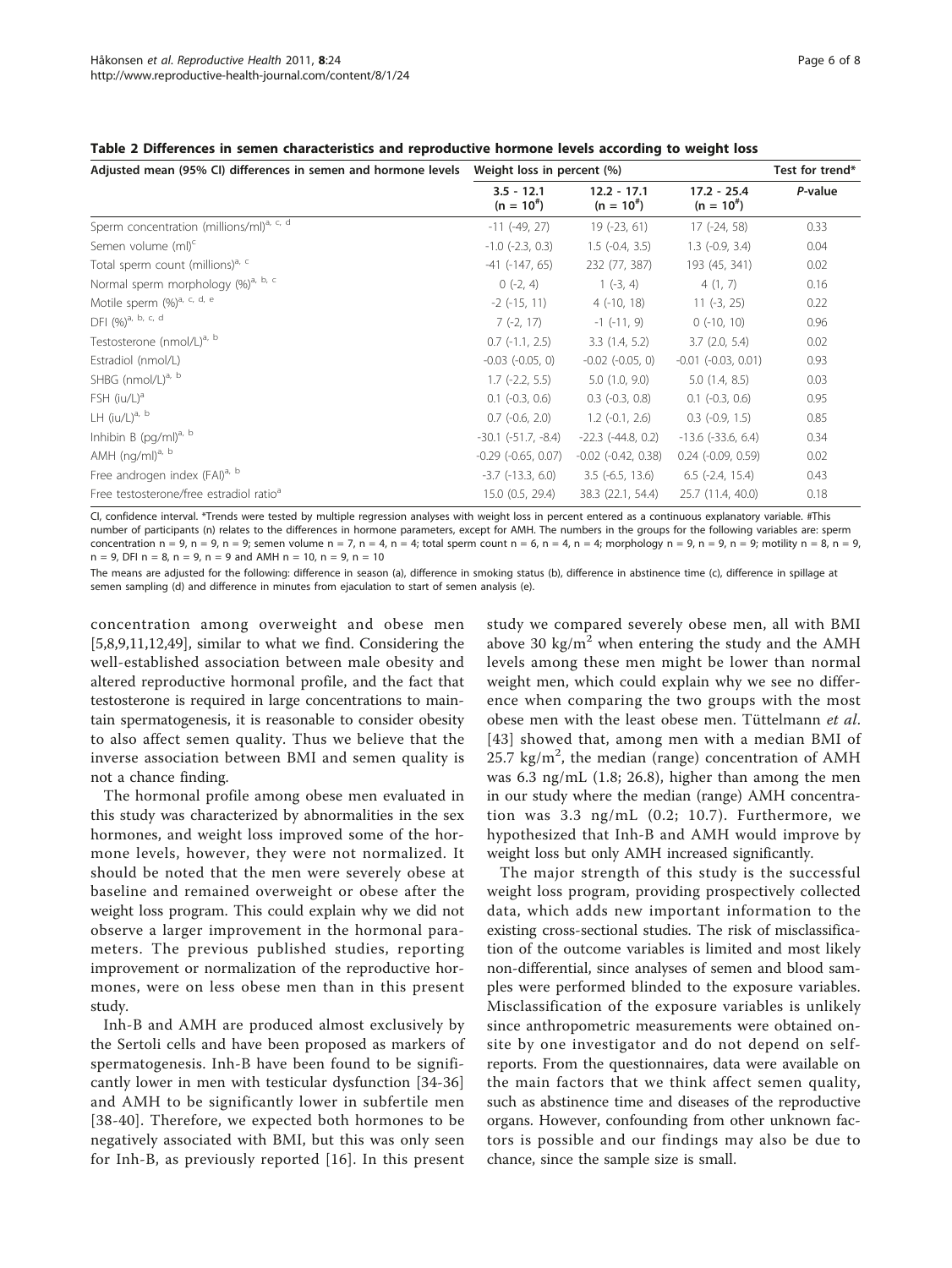<span id="page-6-0"></span>The major limitation in this study is the limited sample size, resulting in wide confidence intervals, and the results must therefore be interpreted with caution. The participation rate (41%) is low, and leaves open the possibility of selection among participants. However, to cause bias away from the null, selection has to be related to both semen quality and BMI, and the participation rate of men with poor semen quality and high BMI must be higher. We have no reason to suspect participation to be associated with the exposure and the risk of differential participation and selection bias is limited, although it is possible as a chance phenomenon. Furthermore, loss to follow-up leaves room for selection bias, if attrition is dependent on the change in semen quality as well as related to the weight loss. Therefore, we examined if those who dropped out of the study systematically differed from those who remained in the sample. The two groups were found to have similar weight, BMI and reproductive hormones at baseline. Sperm concentration and total sperm count were lower among loss to follow-up men than among those who remained and the direction of this selection bias could be both away and toward the null.

Finally, the follow-up period was on average 103 days (ranging from 86 to 111 days), and spermatogenesis takes approximately 64 days [[50](#page-7-0)]. Thus the follow-up period in the present study should be able to detect changes on the early stages of spermatogenesis, although a longer follow-up period would be desirable.

Thirty-four percent of the men had sperm concentrations below the World Health Organization (2010) referent level of 15 million/ml when entering the study. The median (p25, 75) sperm concentration of all participants at baseline was 25 (12, 64) million/ml and 19 (8, 33) million/ml among the most obese men. Since fecundity increases with sperm concentrations up to approximately 40 million/mL [\[51\]](#page-7-0), some may have problems fathering a child.

## Conclusions

To conclude on this pilot cohort study, we observed that the altered androgen profile tended to improve following weight loss and that weight loss may potentially lead to improvement in semen quality, although we can not conclude this to be a result of the reduction in body weight per se. The observation has biologic plausibility, but the findings should be replicated in a larger cohort with longer follow-up time including a wider range of BMI levels.

#### Acknowledgements

The authors are grateful to the men who participated in this study. Financial disclosure

This work was financially supported by the Faculty of Health Sciences, Aarhus University, Institute of Clinical Medicine, Aarhus University and the Health Research Fund of Central Denmark Region. The funders had no role in study design, data collection and analysis, decision to publish or preparation of the manuscript.

### Author details

<sup>1</sup> Danish Ramazzini Center, Department of Occupational Medicine, Aarhus University Hospital, Denmark. <sup>2</sup> Department of Epidemiology, Institute of Public Health, University of Aarhus, Denmark.<sup>3</sup> Department of Occupational and Environmental Medicine, Bispebjerg Hospital, University of Copenhagen, Denmark. <sup>4</sup> Laboratory of Reproductive Biology, University Hospital of Copenhagen, University of Copenhagen, Denmark. <sup>5</sup>Reproductive Medicine Centre, Skanes University Hospital, Malmö, Sweden. <sup>6</sup>Reproductive Laboratory, Institute of Anatomy, University of Aarhus, Denmark. <sup>7</sup>Department of Gynaecology and Obstetrics, Aarhus University Hospital Denmark.

#### Authors' contributions

LBH contributed to analysis and interpretation and drafted the manuscript. AMT contributed to study design, acquisition of data, analysis and interpretation of data. ASA contributed to study design, acquisition of data and interpretation of data. JO contributed to analysis and interpretation of data. JPB contributed to study design and analysis and interpretation of data. CYA contributed to acquisition of data and interpretation of data. MB contributed to acquisition of data and interpretation of the data. EHE contributed to acquisition of data and interpretation of data. MLH contributed to analysis and interpretation of data. EE contributed to study design, acquisition of data and interpretation of data. CHRH contributed to study design, acquisition of data, analysis and interpretation of data. All authors read and approved the final manuscript.

#### Competing interests

The authors declare that they have no competing interests.

Received: 21 June 2011 Accepted: 17 August 2011 Published: 17 August 2011

#### References

- 1. Haslam DW, James WP: [Obesity.](http://www.ncbi.nlm.nih.gov/pubmed/16198769?dopt=Abstract) Lancet 2005, 366:1197-1209.
- 2. Sallmen M, Sandler DP, Hoppin JA, Blair A, Baird DD: [Reduced fertility](http://www.ncbi.nlm.nih.gov/pubmed/16837825?dopt=Abstract) [among overweight and obese men.](http://www.ncbi.nlm.nih.gov/pubmed/16837825?dopt=Abstract) Epidemiology 2006, 17:520-523.
- 3. Ramlau-Hansen CH, Thulstrup AM, Nohr EA, Bonde JP, Sorensen TIA, Olsen J: [Subfecundity in overweight and obese couples.](http://www.ncbi.nlm.nih.gov/pubmed/17344224?dopt=Abstract) Hum Reprod 2007, 22:1634-1637.
- 4. Nguyen RH, Wilcox AJ, Skjaerven R, Baird DD: Men'[s body mass index and](http://www.ncbi.nlm.nih.gov/pubmed/17636282?dopt=Abstract) [infertility.](http://www.ncbi.nlm.nih.gov/pubmed/17636282?dopt=Abstract) Hum Reprod 2007, 22:2488-2493.
- 5. Jensen TK, Andersson AM, Jorgensen N, Andersen AG, Carlsen E, Petersen JH, et al: [Body mass index in relation to semen quality and](http://www.ncbi.nlm.nih.gov/pubmed/15482761?dopt=Abstract) [reproductive hormones among 1,558 Danish men.](http://www.ncbi.nlm.nih.gov/pubmed/15482761?dopt=Abstract) Fertil Steril 2004, 82:863-870.
- 6. Fejes I, Koloszar S, Szollosi J, Zavaczki Z, Pal A: [Is semen quality affected by](http://www.ncbi.nlm.nih.gov/pubmed/16266392?dopt=Abstract) [male body fat distribution?](http://www.ncbi.nlm.nih.gov/pubmed/16266392?dopt=Abstract) Andrologia 2005, 37:155-159.
- 7. Magnusdottir EV, Thorsteinsson T, Thorsteinsdottir S, Heimisdottir M, Olafsdottir K: [Persistent organochlorines, sedentary occupation, obesity](http://www.ncbi.nlm.nih.gov/pubmed/15567884?dopt=Abstract) [and human male subfertility.](http://www.ncbi.nlm.nih.gov/pubmed/15567884?dopt=Abstract) Hum Reprod 2005, 20:208-215.
- 8. Koloszar S, Fejes I, Zavaczki Z, Daru J, Szollosi J, Pal A: [Effect of body](http://www.ncbi.nlm.nih.gov/pubmed/16036638?dopt=Abstract) [weight on sperm concentration in normozoospermic males.](http://www.ncbi.nlm.nih.gov/pubmed/16036638?dopt=Abstract) Arch Androl 2005, 51:299-304.
- 9. Fejes I, Koloszar S, Zavaczki Z, Daru J, Szollosi J, Pal A: [Effect of body](http://www.ncbi.nlm.nih.gov/pubmed/16443585?dopt=Abstract) [weight on testosterone/estradiol ratio in oligozoospermic patients.](http://www.ncbi.nlm.nih.gov/pubmed/16443585?dopt=Abstract) Arch Androl 2006, 52:97-102.
- 10. Kort HI, Massey JB, Elsner CW, Mitchell-Leef D, Shapiro DB, Witt MA, et al: [Impact of body mass index values on sperm quantity and quality.](http://www.ncbi.nlm.nih.gov/pubmed/16339454?dopt=Abstract) J Androl 2006, 27:450-452.
- 11. Hammoud AO, Wilde N, Gibson M, Parks A, Carrell DT, Meikle AW: [Male](http://www.ncbi.nlm.nih.gov/pubmed/18178190?dopt=Abstract) [obesity and alteration in sperm parameters.](http://www.ncbi.nlm.nih.gov/pubmed/18178190?dopt=Abstract) Fertil Steril 2008, 90:2222-2225.
- 12. Stewart TM, Liu DY, Garrett C, Jorgensen N, Brown EH, Baker HW: [Associations between andrological measures, hormones and semen](http://www.ncbi.nlm.nih.gov/pubmed/19351657?dopt=Abstract)